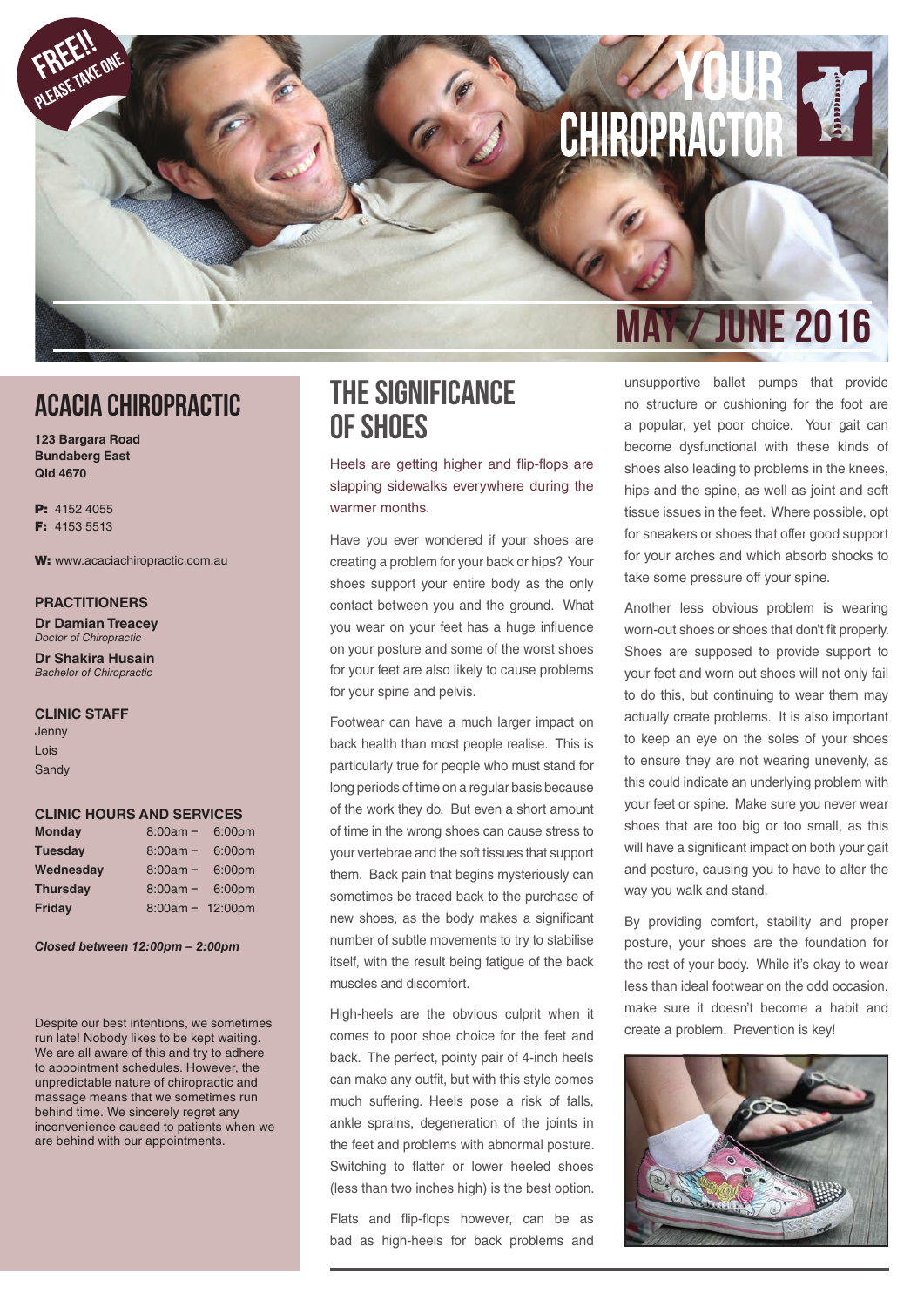# get up and get going

"What's the best time of the day to exercise?" is a constantly asked question. But the real question should be "what's the best time for me?"

While some people are up at the crack of dawn to lace up their running shoes, others can't fathom a workout before noon. Finding the perfect time to exercise is as much about personal preference as it is physiology.

Often however, it's easier to keep a morning exercise routine consistent. Many also find that the energy gained from an early workout sets them up for the rest of the day. Afternoon and evening sessions tend to be deferred due to other commitments as the day progresses. Plus, a busy day at work can have a serious impact on willpower and overcome even the best of intentions!

Regardless, the most important thing is to create a practical and consistent workout schedule that works, no matter what the time. If exercising in the morning is best for you, just be sure to warm up well first. If you prefer afternoon workouts but struggle to keep them regular, schedule them in your calendar as committed appointments or find a workout partner to keep you accountable.

Exercise is supposed to be enjoyable so do what works best for you. It doesn't matter when, it just matters that it happens!



# Chiropractic care and pelvic floor control

#### There is new ground breaking research that all women need to know about.

Chiropractic care can have an impact on pelvic floor muscles! This amazing new research discovered that pregnant women who received chiropractic care had a greater ability to relax their pelvic floor muscles at rest<sup>1</sup>. This relaxation of the pelvic floor muscles may mean that chiropractic care could be of benefit to pregnant women, as it may help them have a natural delivery which is better for both mum and baby.

Pelvic floor muscles are the layer of muscles that support the pelvic organs and span the bottom of the pelvis. The pelvic floor muscles stretch like a muscular trampoline from the tailbone (coccyx) to the pubic bone (front to back) and from one sitting bone to the other sitting bone (side to side). These muscles are normally firm and thick and provide support to the organs that lie on them.

Your pelvic floor muscles are integral to the birth process, and to the prevention of incontinence and other issues, which makes this an exciting piece of knowledge for chiropractors and for women receiving chiropractic care. Chiropractic care may actually enhance your chances of having a natural, complication free childbirth!

# time to rest

Sleep is essential for a person's health and wellbeing.

Yet millions of people do not get enough sleep and many suffer with difficulty either falling or staying asleep.

If you want to be truly healthy, allowing your body to repair after a long day of breaking down, it's vital you get quality rest. Sleep makes you feel better, but its importance goes way beyond just boosting your mood or banishing black circles. Adequate sleep is a key part of a healthy lifestyle and can benefit your heart, weight, mind and more.

Everyone's individual sleep needs vary. In general, most healthy adults are built for 16 hours of wakefulness and need an average of eight hours of sleep a night. However, some individuals are able to function without sleepiness or drowsiness after as little as six hours of sleep. Others can't perform at their peak unless they've slept for ten hours! And, contrary to common myth, the need for sleep doesn't decline with age but the ability to sleep for six to eight hours at one time may be reduced<sup>1</sup>.

Here are some suggested techniques to help combat common sleep problems:

- Keep a regular sleep/wake schedule.
- Don't drink or eat caffeine four to six hours before bed and minimise daytime use.
- Avoid alcohol and heavy meals before sleep.
- Get regular exercise.
- Minimise noise, light and excessive hot and cold temperatures where you sleep.
- Avoid watching TV or using your phone or computer at least one hour before bed.
- Develop a regular bed time and go to bed at the same time each night.
- Try to wake without an alarm clock but if you do use one, avoid hitting the snooze button.
- Attempt to go to bed earlier every night for a certain period; this will ensure that you're getting enough sleep.

<sup>1</sup> Pelvic floor functional changes with spinal manipulation in pregnant and non-pregnant women: A pilot study. JMPT 2016. In Press.

<sup>1</sup> Van Dongen & Dinges, *Principles & Practice of Sleep Medicine*, 2000.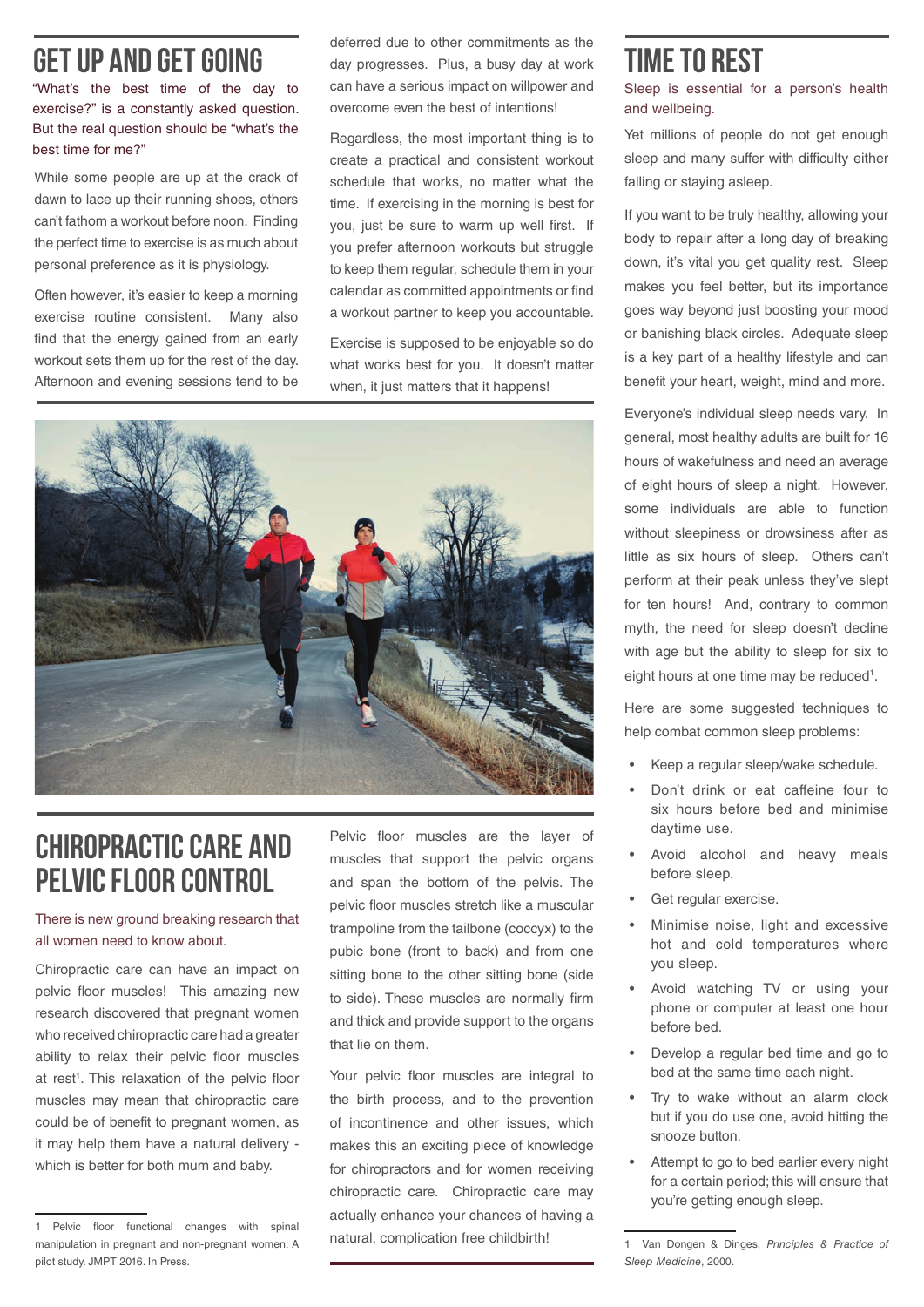

#### **Down**

- 2. Pelvic floor muscles are integral to what process?
- 3. What sort of care can help alleviate the cause of a muscle spasm?
- 4. Chiropractic care may enhance chances of this type of childbirth.
- 6. What type of blood cells does your immune system produce to attack invaders?
- 7. What can overextending an already strained muscle cause?
- 8. Find one of these for your workout to help you stick to your schedule.
- 9. It can take several of these for a nasty muscle spasm to fully subside.
- 12. How many people don't get enough sleep?

#### **Across**

- 1. Stress to this can be caused by wearing the wrong shoes
- 5. Most healthly adults need how many hours sleep, on average?
- 7. Ballet pumps provide none of this for your foot arches.
- 10. Find the right time for you to do this.
- 11. Your body's internal defence mechanism is the "what" system?
- 13. To minimise problems with your feet and back, these are a poor shoe choice.

Each of the words can be found in this issue of Your CHIRO. Answers are on the back page.

7 8

4

1 1 2

5

6

9 10

# your amazing immune system

AAAACHHOOO!! The person sitting next to you on the bus has a terrible cold and he sneezes right on top of you without covering his mouth.

Not only is this gross, it sprays millions of cold viruses into the air around you. Luckily, you don't get sick…but why is that?

Your body has an amazing internal defence mechanism called the immune system. This system is an intricate network of cells, tissues and organs that band together to defend your body against invaders such as bacteria, viruses, parasites or fungus. A healthy immune system protects us by first creating a barrier (eg. skin, mucous membranes etc) that stops those invaders from entering the body. Should one get past, the immune system produces white blood cells and other chemicals that attack and destroy these foreign substances before they can reproduce. This often produces a visible sign such as inflammation or fever. Failing that, the immune system powers up further to destroy the invaders as they multiply.

11 12

13

A number of factors affect immune system health, with some that you can't control. The very young and the very old are generally more vulnerable, while those having surgery or with open wounds give microbes a chance to sneak in to places they normally can't. Fortunately, there are a number of lifestyle factors that may give

your immune system a boost and provide you with greater resistance.

- Make sure you get enough rest and participate in regular exercise.
- Eat a well-balanced diet high in fruits and vegetables and ensure you have an adequate intake of protein.
- Be careful to manage your stress levels as while short term stress pumps up the immune system, chronic long-term stress drains it.
- Chiropractic care can also assist your body's natural defences by ensuring your immune system is receiving clear and accurate information so that it can act quickly and effectively when necessary.